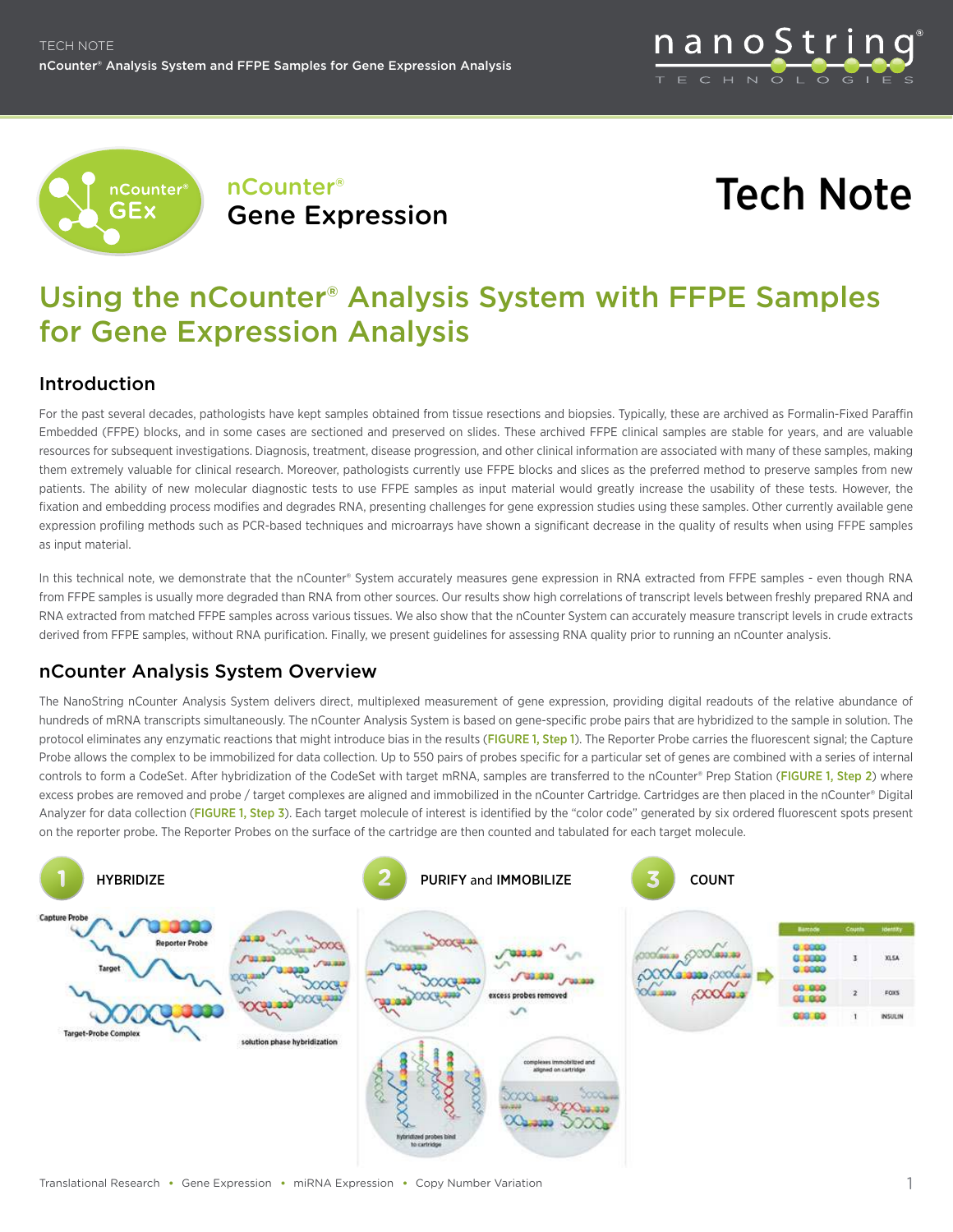## Methods

**Frozen Tissue / Cryopreserved Sections / FFPE Sections:** Matched human heart tissue samples preserved as flash-frozen tissue, cryopreserved sections, and FFPE sections were obtained from Biochain Institute Inc. Total RNA was purified from flash-frozen tissues using the QIAGEN® RNeasy® Kit according to the manufacturer's instructions. RNA was extracted from cryopreserved sections using the QIAGEN® Fibrous Tissue RNeasy® Mini-Kit according to the manufacturer's instructions. RNA was extracted from FFPE slices using the QIAGEN® RNeasy® FFPE Kit, according to the manufacturer's instructions. One hundred nanograms of RNA from each sample was hybridized in triplicate to a 96-plex human gene CodeSet and processed on the nCounter platform. The counts were averaged for each set of triplicates and normalized according to the standard protocol (Geiss et al., 2008).

**Tumor / Normal; Frozen Tissue / FFPE Sections:** Purified total RNA samples from frozen and FFPE biopsies of normal lung, lung tumor, normal liver, and liver tumor were provided by a customer. One hundred nanograms of RNA from each sample was hybridized to a 48-plex human gene CodeSet, processed on the nCounter platform, and normalized to beta-actin according to the standard protocol.

**Crude FFPE Extracts:** Crude FFPE extracts were prepared from heart and brain FFPE slices by deparaffinizing the slices and digesting with proteinase K. For comparison, total RNA was extracted from frozen heart and brain tissue and FFPE slices. The FFPE crude extracts and total RNA samples were hybrized to a 96 plex human gene CodeSet (different from that used for heart), processed on the nCounter platform, and normalized to positive controls according to the standard protocol.

**RNA Degradation Studies:** Controlled RNA degradation studies were conducted by incubating Universal Human Reference RNA (Stratagene®) and Human Brain Reference RNA (Ambion®) at 95°C for three minutes. One hundred nanograms of RNA from each sample was hybridized to a 96-plex human gene CodeSet, processed on the nCounter platform, and normalized according to the standard protocol.

**RNA Quality:** To assess RNA quality, all samples were run on an Agilent Bioanalyzer. The degree of RNA integrity was assessed using the smear analysis function in the Agilent 2100 Expert Software to measure the percentage of RNA molecules that were greater than 300bp.

## **Results**

#### nCounter Analysis of FFPE Total Heart RNA

We obtained tissue samples from a single human heart preserved as flash-frozen pieces, cryropreserved slices, and FFPE slices. We first assessed the amount of degradation in RNA from each sample by smear analysis using the Agilent Bioanalyzer. In the RNA from fresh heart tissue, 94 percent of the transcripts were larger than 300bp and the 18s and 28s ribosomal RNA peaks were intact. The RNA from frozen heart sections also had intact ribosomal RNA peaks and 95 percent was greater than 300bp. In the RNA from the heart FFPE sections, only 64 percent was greater than 300bp. Also, the 18s and 28s ribosomal peaks were missing, indicating that RNA in the FFPE sample was degraded (FIGURE 2A).

Gene expression in total RNA from the frozen pieces of human heart tissue was compared to expression in RNA from cryopreserved samples and FFPE slices. The nCounter assay results for RNA from cryopreserved slices and FFPE samples were highly correlated with results for total RNA from flash-frozen tissue (FIGURE 2B).



FIGURE 2A. Bioanalyzer analysis of RNA extracted from flash-frozen (grey line), cryropreserved (green line) and FFPE (orange line) archived human heart samples.



**FIGURE 2B.** Comparison of counts of 96 genes in 100ng of total heart RNA versus 100ng total RNA prepared from frozen heart slices (green points) and total RNA prepared from FFPE heart slices (orange points).

nanoStrino T E C H N O L O G I E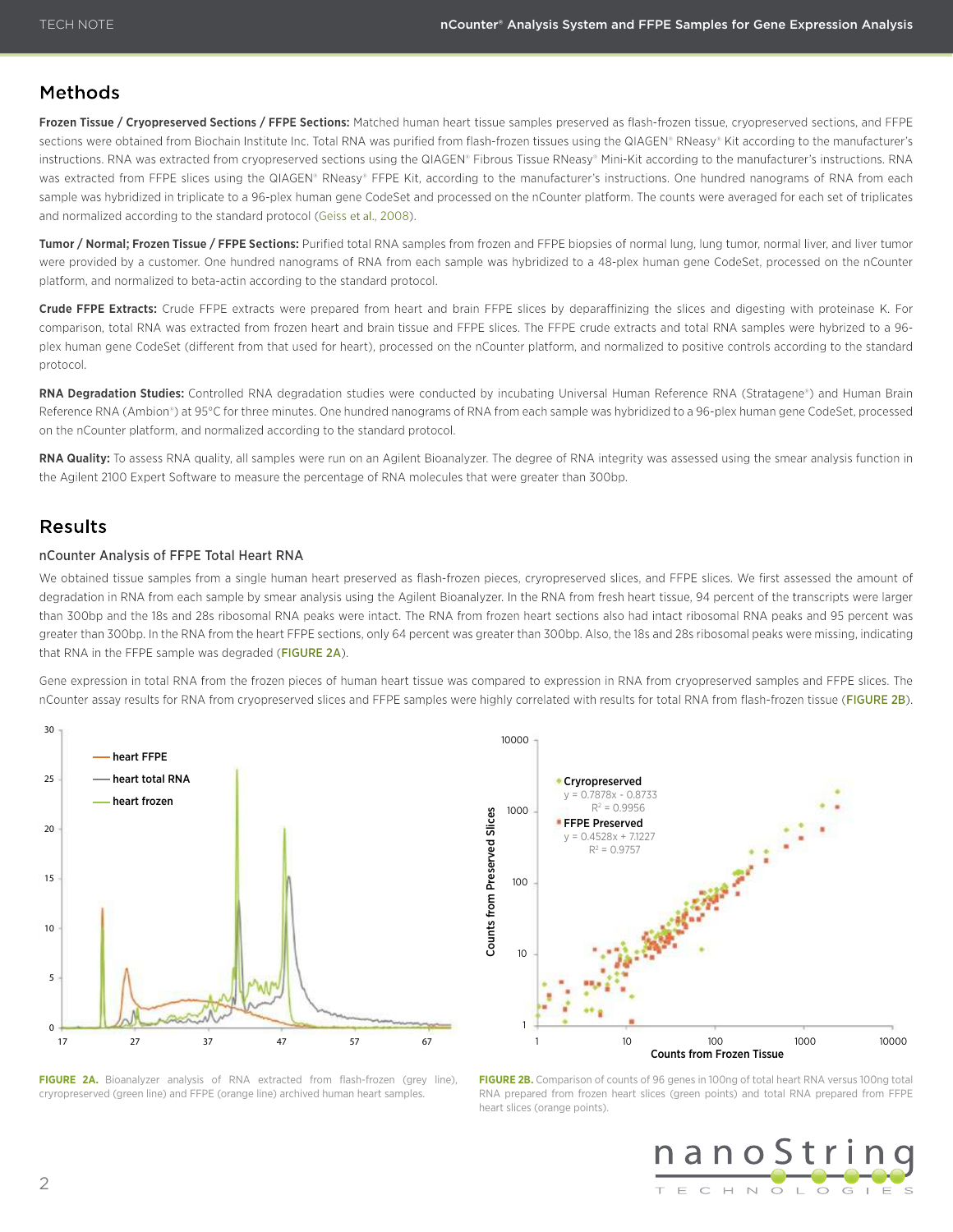

**FIGURE 3.** Correlations between counts for RNA samples extracted from fresh-frozen or FFPE tissues and hybridized to a 48-gene CodeSet. **A)** Counts for RNA from FFPE and fresh-frozen tissue for normal lung (orange points) and lung tumor (green points). **B)** Counts for RNA from FFPE and fresh-frozen tissue for normal liver (orange points) and liver tumor (green points).

When compared to total RNA, the expression levels of genes in the RNA from cryopreserved slices showed excellent correlation (R<sup>2</sup>=0.995). RNA from the FFPE samples was also highly correlated to total RNA (R<sup>2</sup>=0.976). However, there was an overall reduction in raw counts in the FFPE sample as compared with the frozen slices. This is illustrated by the reduced slope of the regression analysis for the FFPE sample and is likely due to its greater degree of RNA degradation. Since there is good correlation of expression among genes in the entire set, this reduction does not affect analyses of fold changes in expression levels. Also, the reduction in counts can be corrected by adding more input RNA (data not shown). The high correlations in counts and fold changes across these samples show that the nCounter System can accurately measure gene expression even when the target RNA is degraded.

#### nCounter Analysis of FFPE Total lung and liver RNA

We further analyzed the performance of FFPE-derived RNA on the nCounter System in collaboration with a customer. Purified total RNA samples from frozen and FFPE biopsies of normal lung, lung tumor, normal liver, and liver tumor were provided to NanoString. These samples were analyzed using a 48-gene CodeSet, normalized to beta-actin for RNA content, and the counts in the frozen- and FFPE-paired tissues were compared (FIGURE 3). In each case, the beta-actin-normalized counts were very comparable; the correlation coefficients between frozen and FFPE samples were all greater than 0.91. Because these samples were from different patients, some of the differences may also be due to biological variation. These results show that RNA from FFPE samples performs well on the nCounter system, despite the greater RNA degradation inherent in FFPE samples.

#### nCounter Analysis of Crude FFPE Extracts without RNA Purification

Because of the enzyme-free nature of the nCounter System, good results can be obtained with cell and tissue extracts and unpurified RNA (see **[Sample Flexibility](http://www.nanostring.com/media/pdf/TN_Sample_Flexibility_for_Gene_Expression_Analysis.pdf)** technical note). This raised the possibility that the nCounter System could also accurately analyze FFPE samples without RNA purification. To verify this, we hybridized crude extracts from FFPE slices of human heart and brain in an nCounter assay with a different 96-gene CodeSet. For comparison, we also hybridized purified total heart and total brain RNA extracted from the frozen tissue and the FFPE slices.



**FIGURE 4.** Correlation of counts from FFPE extracts to counts from purified RNA from FFPE slices and flash-frozen tissue. **A)** Correlation between brain FFPE extract (orange) and brain FFPE purified RNA (green) to purified RNA from frozen brain tissue. (A inset) Correlation between brain FFPE extract and purified RNA from brain FFPE tissue. **B)** Correlation between heart FFPE extract (orange) and heart FFPE purified RNA (green) to purifed RNA from frozen heart tissue. (B inset) Correlation between heart FFPE extract and purified RNA from heart FFPE tissue.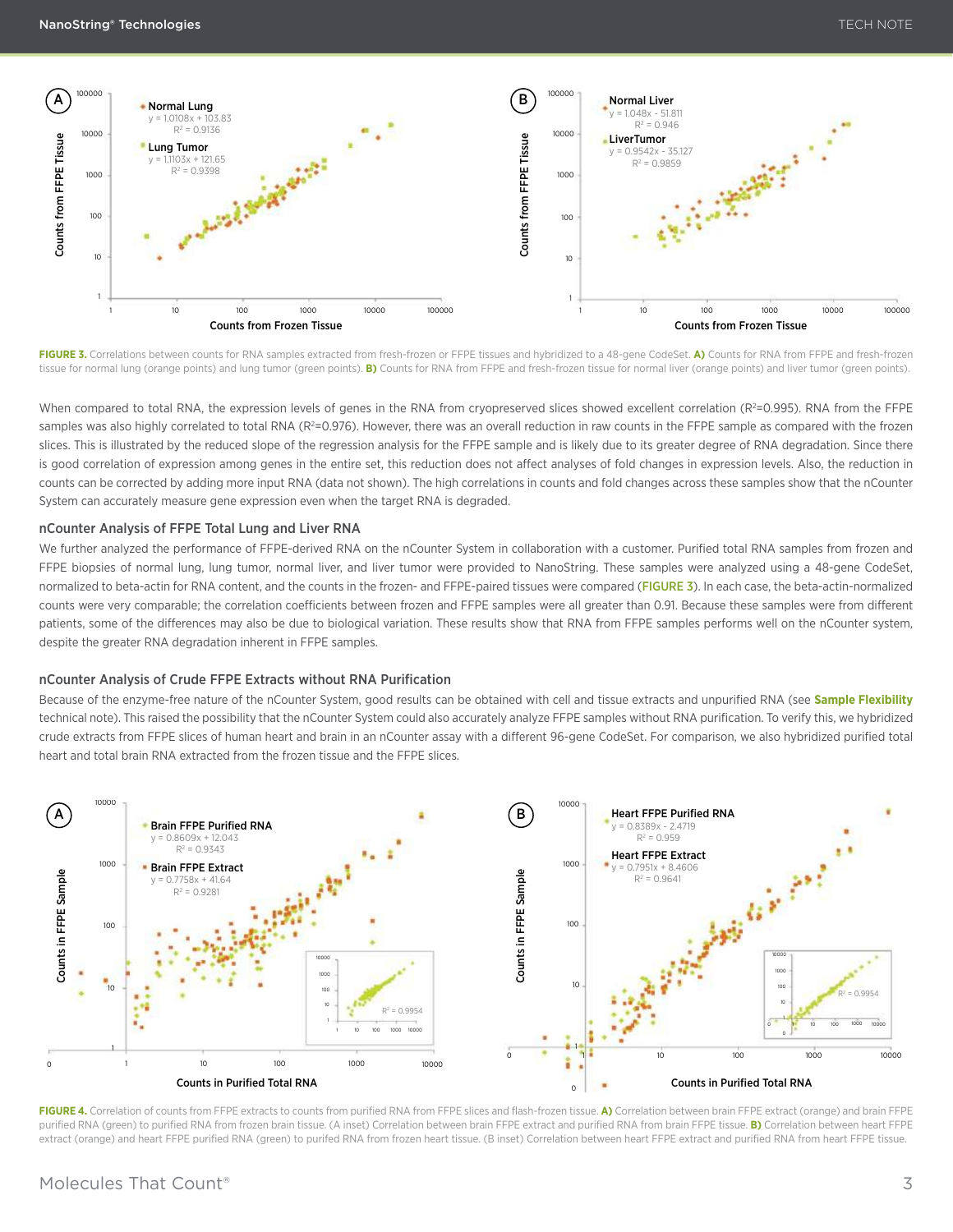The nCounter System performed well when using FFPE extracts as starting material. The counts from FFPE extract were highly correlated to counts from RNA purified from FFPE slices and from flash-frozen tissue (FIGURE 4). In brain and heart, the correlation between the FFPE extract and RNA purified from FFPE was very high  $(R^2=0.99)$ (FIGURE 4A inset and 4B inset). The correlation between the brain FFPE extract and total RNA from frozen brain tissue was also high  $(R^2=0.93)$  (FIGURE 4A). In heart, the correlation between FFPE extract and total RNA from frozen heart tissue was again high  $(R^2=0.96)$  (FIGURE 4B).

Since the counts from FFPE extracts, RNA from FFPE, and total RNA from frozen tissue were all highly correlated, we expected the fold-changes derived from these counts to be highly correlated as well. We compared the ratios of transcript abundance in brain versus heart in the three sample preparation methods (FIGURE 4C). The correlation between fold changes for RNA from frozen tissue and RNA from FFPE tissue was very high ( $R^2$ =0.92); the correlation of fold changes for RNA from frozen tissue and RNA from FFPE extracts was slightly lower, but still good ( $R^2$ =0.86).



**FIGURE 4. C)** Fold changes of counts in heart versus brain. Fold changes for RNA purified from frozen heart and brain tissue are on the x-axis. Fold changes for FFPE extracts (orange points) or purified RNA from FFPE samples (green points) are on the y-axis.

These results suggest that crude FFPE extracts containing

degraded RNA can be used to accurately quantify gene expression levels and fold changes on the nCounter platform. The results for FFPE extracts show strong correlation with intact and purified RNA samples.

#### Controlled RNA Degradation Study on the nCounter

Because RNA extracted from FFPE samples is usually more degraded than RNA from other sources, we conducted a controlled experiment to further characterize the effects of degraded RNA on the nCounter assay. We degraded the Universal Human Reference (UHR) and Human Brain Reference (BRN) by incubating at 95°C. After three minutes, RNA in the treated samples was substantially degraded. In the UHR sample, only 56 percent was greater than 300bp and in the BRN sample, only 57 percent was greater than 300bp. For comparison, the untreated UHR and BRN samples were intact, with 91 and 97 percent greater than 300bp, respectively.

We hybridized each of the samples with a 98-gene CodeSet, and analyzed the correlation between intact and fragmented samples for UHR and BRN. From the degraded UHR sample, we recovered approximately 72 percent of the counts of the intact UHR sample, and the counts were highly correlated ( $R^2$  = 0.982). In the degraded BRN sample, we recovered approximately 62 percent of the counts of the intact BRN sample and the correlation was again very high (R<sup>2</sup>=0.984)(FIGURE 5A).

Finally, we compared the fold changes for degraded UHR versus degraded BRN and intact UHR versus intact BRN (FIGURE 5B). Because the correlation of counts in the degraded and intact samples was high, we also measured excellent correlation between the fold changes of counts in the UHR and BRN samples (R<sup>2</sup>=0.958). These experiments demonstrate that the nCounter system can accurately measure gene expression even in samples where the RNA is substantially fragmented.



**FIGURE 5.** nCounter analysis of heat-fragmented Universal Reference RNA (UHR) and Human Brain (BRN) RNA using a 98-gene CodeSet. **A)** Correlation of counts between unfragmented and fragmented UHR sample (green points) and BRN sample (orange points). **B)** Fold change comparison between UHR and BRN for counts from fragmented and unfragmented samples.

> nanoStrino T E C H N O L O G I E